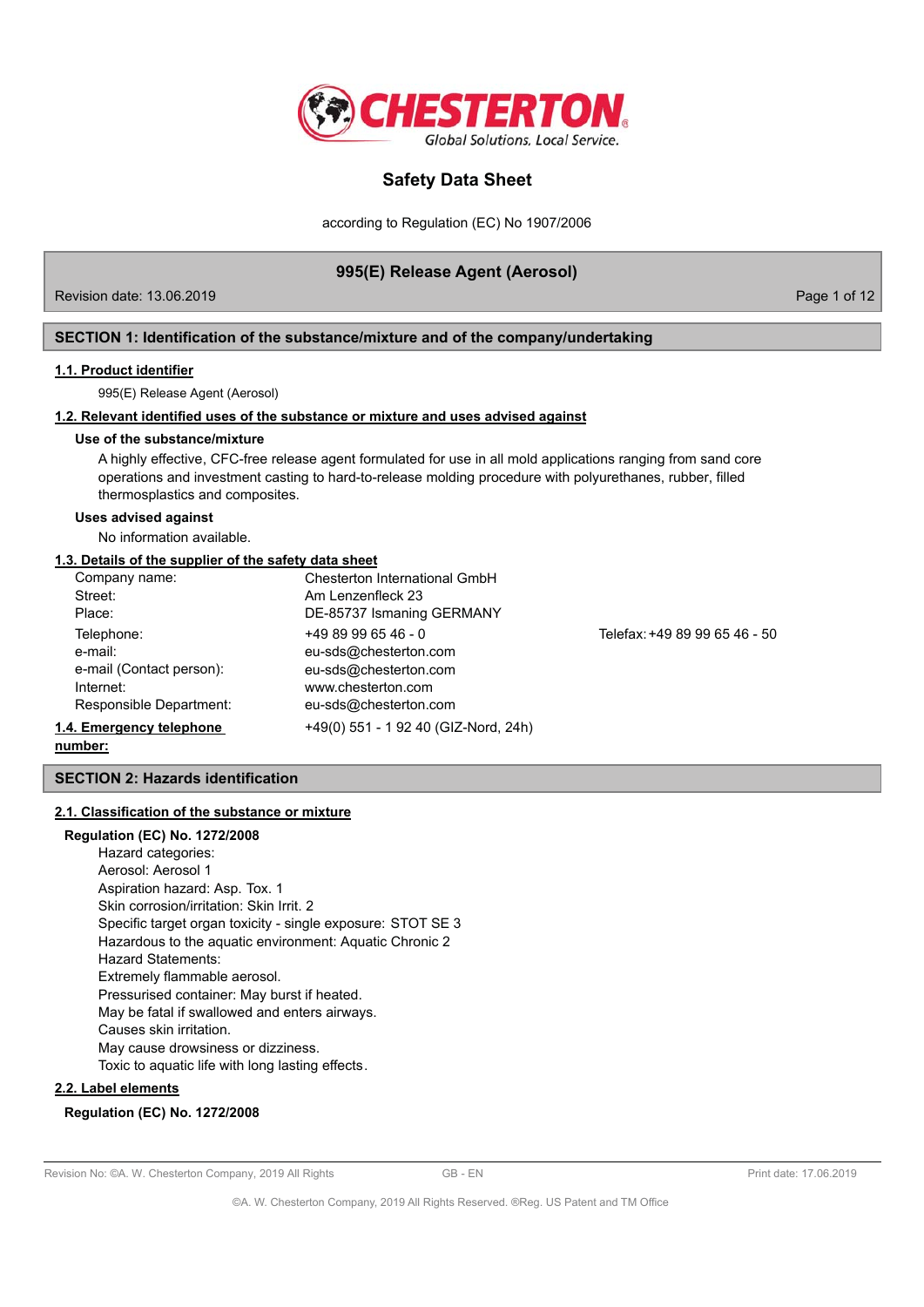

according to Regulation (EC) No 1907/2006

#### 995(E) Release Agent (Aerosol) Revision date: 13.06.2019 Page 2 of 12 **Hazard components for labelling** Naphtha (petroleum), light alkylate Signal word: Danger Pictograms: **Hazard statements** H<sub>222</sub> Extremely flammable aerosol. H<sub>229</sub> Pressurised container: May burst if heated. H315 Causes skin irritation. H336 May cause drowsiness or dizziness. H411 Toxic to aquatic life with long lasting effects. **Precautionary statements** P210 Keep away from heat, hot surfaces, sparks, open flames and other ignition sources. No smoking. P211 Do not spray on an open flame or other ignition source. P<sub>251</sub> Do not pierce or burn, even after use. P273 Avoid release to the environment. P391 Collect spillage. P410+P412 Protect from sunlight. Do not expose to temperatures exceeding 50 °C/122 °F. Special labelling of certain mixtures **EUH066** Repeated exposure may cause skin dryness or cracking. 2.3. Other hazards No information available. **SECTION 3: Composition/information on ingredients** 3.2. Mixtures

#### **Hazardous components**

| CAS No     | Chemical name                                                                                       |              | Quantity         |            |
|------------|-----------------------------------------------------------------------------------------------------|--------------|------------------|------------|
|            | EC No                                                                                               | Index No     | <b>REACH No</b>  |            |
|            | <b>GHS Classification</b>                                                                           |              |                  |            |
| 64741-66-8 | Naphtha (petroleum), light alkylate                                                                 |              |                  | $55 - 60%$ |
|            | 265-068-8<br>101-2119463272-43                                                                      |              |                  |            |
|            | Flam. Liq. 2, Skin Irrit. 2, STOT SE 3, Asp. Tox. 1, Aquatic Chronic 2; H225 H315 H336 H304<br>H411 |              |                  |            |
| 74-98-6    | propane                                                                                             |              |                  | $35 - 40%$ |
|            | 200-827-9                                                                                           | 601-003-00-5 | 01-2119486944-21 |            |
|            | Flam. Gas 1; H220                                                                                   |              |                  |            |

Full text of H and EUH statements: see section 16.

Revision No: ©A. W. Chesterton Company, 2019 All Rights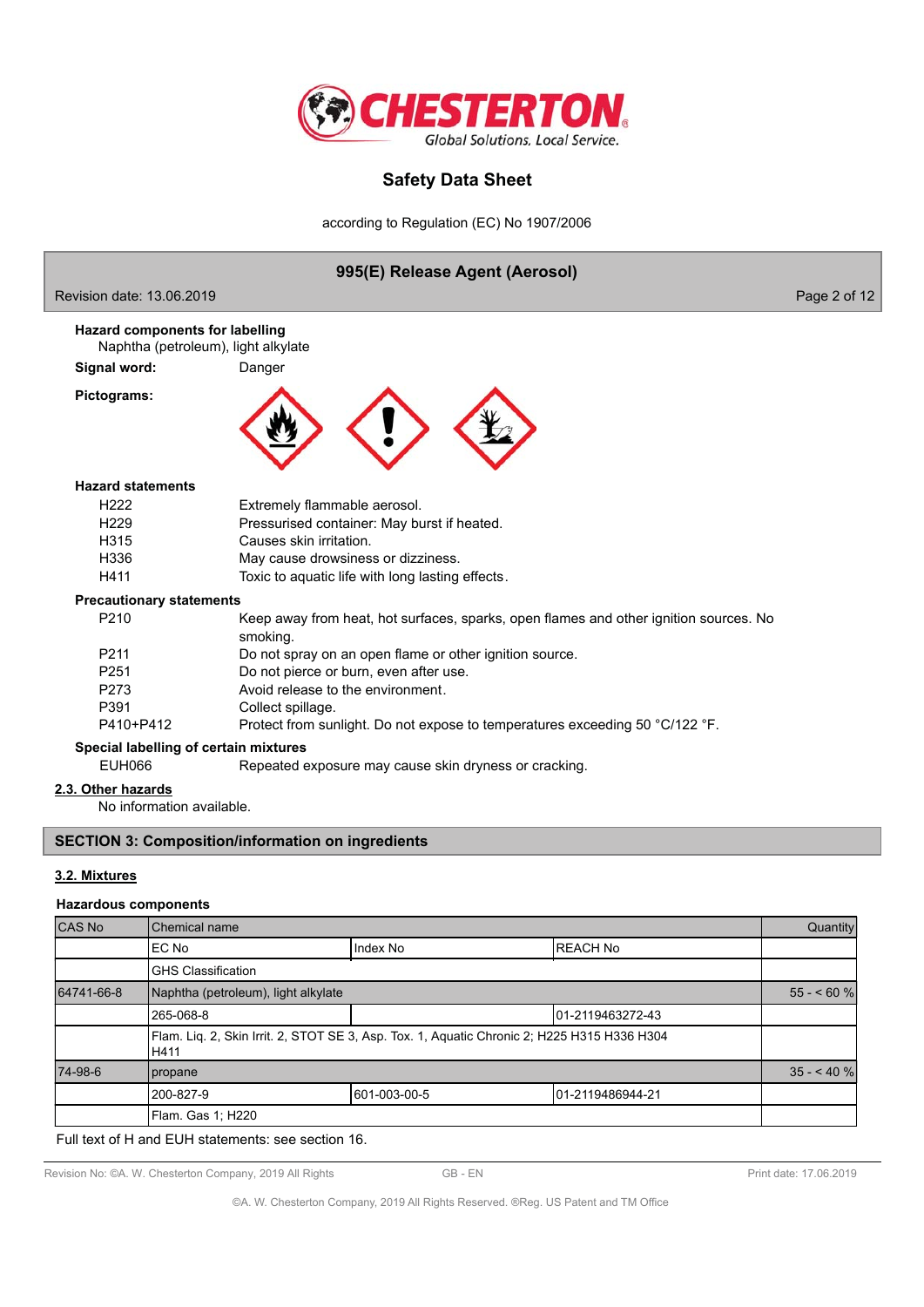

according to Regulation (EC) No 1907/2006

## 995(E) Release Agent (Aerosol)

Revision date: 13.06.2019

Page 3 of 12

## **Further Information**

No information available.

## **SECTION 4: First aid measures**

## 4.1. Description of first aid measures

#### **General information**

Change contaminated, saturated clothing. In case of accident or unwellness, seek medical advice immediately (show directions for use or safety data sheet if possible).

#### **After inhalation**

Remove casualty to fresh air and keep warm and at rest. If breathing is irregular or stopped, administer artificial respiration. Call a doctor.

### After contact with skin

After contact with skin, wash immediately with plenty of water and soap. In case of skin irritation, consult a physician.

#### After contact with eyes

Rinse immediately carefully and thoroughly with eye-bath or water. If eye irritation persists: Get medical advice/attention.

#### **After ingestion**

Do NOT induce vomiting. Immediately call a doctor.

## 4.2. Most important symptoms and effects, both acute and delayed

Causes eye irritation. Causes skin irritation. Repeated exposure may cause skin dryness or cracking. Most important symptoms and effects, both acute and delayed: Headache, Dizziness, Pulmonary oedema Vapours may cause drowsiness and dizziness.

## 4.3. Indication of any immediate medical attention and special treatment needed

First Aid, decontamination, treatment of symptoms.

## **SECTION 5: Firefighting measures**

#### 5.1. Extinguishing media

#### Suitable extinguishing media

Dry extinguishing powder. Carbon dioxide (CO2). alcohol resistant foam. Water spray jet

## Unsuitable extinguishing media

Full water jet

### 5.2. Special hazards arising from the substance or mixture

Heating causes rise in pressure with risk of bursting. Vapours can form explosive mixtures with air.

## 5.3. Advice for firefighters

Special protective equipment for firefighters Protective clothing.

In case of fire: Wear self-contained breathing apparatus.

## **Additional information**

Collect contaminated fire extinguishing water separately. Do not allow entering drains or surface water.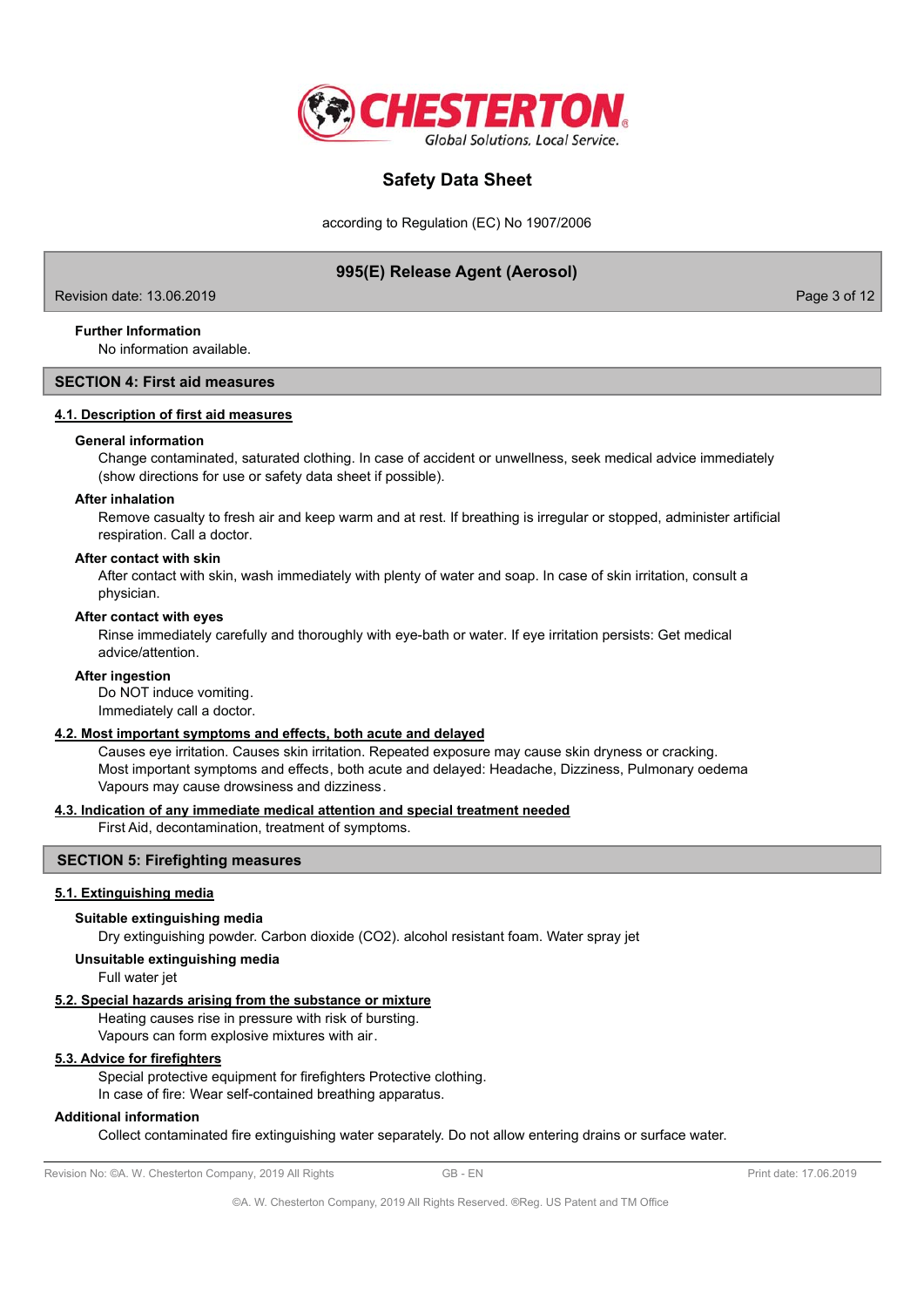

according to Regulation (EC) No 1907/2006

## 995(E) Release Agent (Aerosol)

Revision date: 13.06.2019

Page 4 of 12

### **SECTION 6: Accidental release measures**

### 6.1. Personal precautions, protective equipment and emergency procedures

See protective measures under point 7 and 8. Provide adequate ventilation.

Personal protection equipment: see section 8

### 6.2. Environmental precautions

Do not allow to enter into surface water or drains. Cover drains.

#### 6.3. Methods and material for containment and cleaning up

Absorb with liquid-binding material (e.g. sand, diatomaceous earth, acid- or universal binding agents). Treat the recovered material as prescribed in the section on waste disposal.

### 6.4. Reference to other sections

See protective measures under point 7 and 8. Disposal: see section 13

## **SECTION 7: Handling and storage**

### 7.1. Precautions for safe handling

#### Advice on safe handling

See section 8. Wear personal protection equipment (refer to section 8).

#### Advice on protection against fire and explosion

Pressurized container: protect from sunlight and do not expose to temperatures exceeding 50 °C. Do not pierce or burn, even after use.

Vapours are heavier than air, spread along floors and form explosive mixtures with air.

## Further information on handling

Do not pierce or burn, even after use.

### 7.2. Conditions for safe storage, including any incompatibilities

#### Requirements for storage rooms and vessels

Keep cool. Protect from sunlight. Pressurised container: May burst if heated.

### Further information on storage conditions

Keep away from: Frost Heat Humidity

#### 7.3. Specific end use(s)

No information available.

## **SECTION 8: Exposure controls/personal protection**

#### 8.1. Control parameters

Revision No: @A. W. Chesterton Company, 2019 All Rights

 $GB - FN$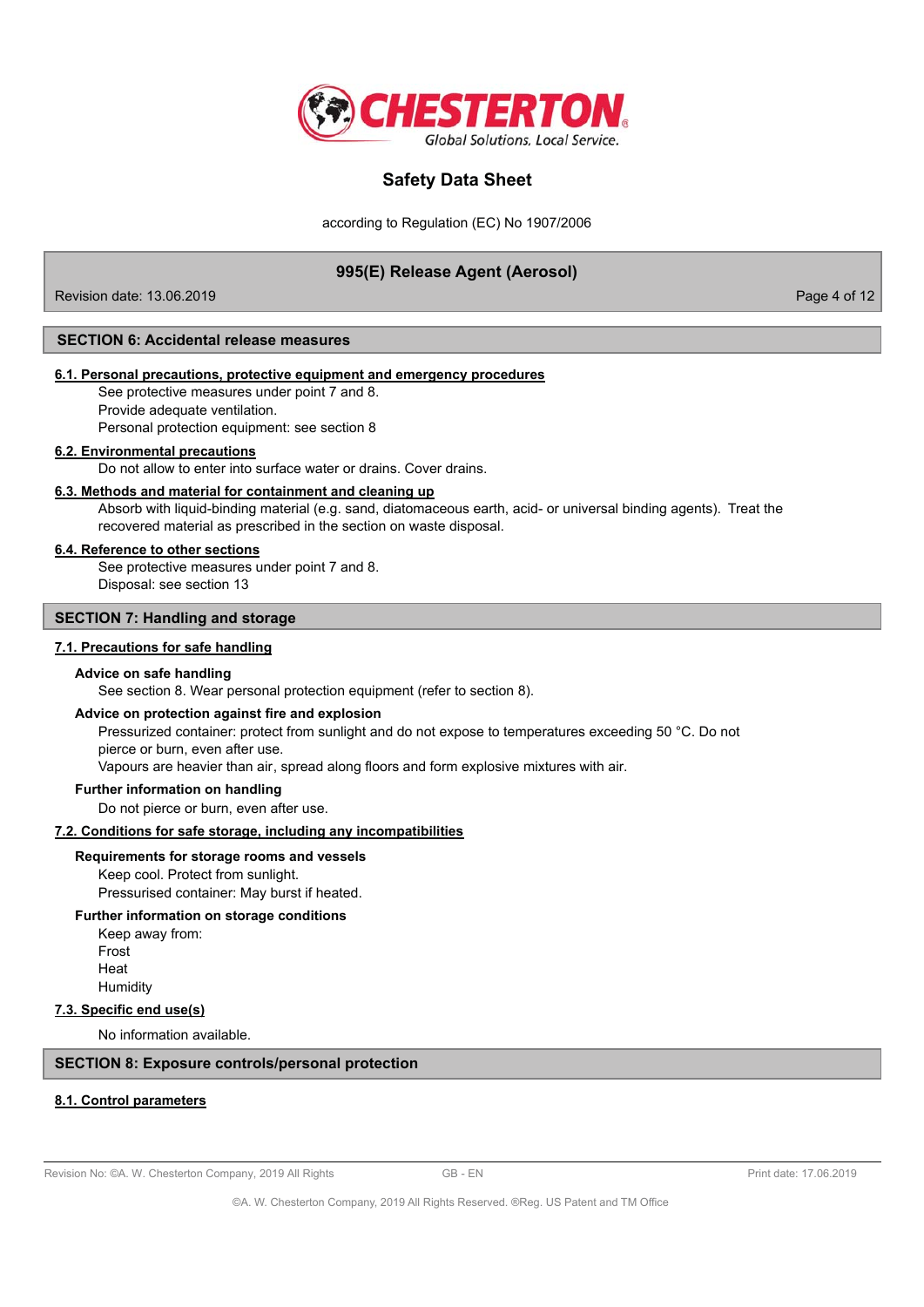

according to Regulation (EC) No 1907/2006

## 995(E) Release Agent (Aerosol)

Revision date: 13.06.2019

Page 5 of 12

### **DNEL/DMEL values**

| CAS No                   | Substance                           |                       |          |                           |
|--------------------------|-------------------------------------|-----------------------|----------|---------------------------|
| DNEL type                |                                     | <b>Exposure route</b> | Effect   | Value                     |
| 64741-66-8               | Naphtha (petroleum), light alkylate |                       |          |                           |
| Worker DNEL, acute       |                                     | <b>linhalation</b>    | systemic | 1286,4 mg/m <sup>3</sup>  |
| Worker DNEL, long-term   |                                     | <b>l</b> inhalation   | Ilocal   | $837,5 \,\mathrm{mg/m^3}$ |
| Worker DNEL, acute       |                                     | linhalation           | llocal   | 1066,67 mg/m <sup>3</sup> |
| Consumer DNEL, acute     |                                     | Iinhalation           | systemic | 1152 mg/m <sup>3</sup>    |
| Consumer DNEL, long-term |                                     | <b>inhalation</b>     | local    | $178,57 \text{ mg/m}^3$   |
| Consumer DNEL, acute     |                                     | <b>l</b> inhalation   | Ilocal   | 640 mg/m <sup>3</sup>     |

#### 8.2. Exposure controls

#### Appropriate engineering controls

Provide adequate ventilation as well as local exhaustion at critical locations.

#### Protective and hygiene measures

Work in well-ventilated zones or use proper respiratory protection. Only wear fitting, comfortable and clean protective clothing. Avoid contact with skin, eyes and clothes. Wash hands and face before breaks and after work and take a shower if necessary.

### **Eye/face protection**

Suitable eye protection: Eye glasses with side protection goggles

## **Hand protection**

Tested protective gloves must be worn: DIN EN 374

NBR (Nitrile rubber), Butyl caoutchouc (butyl rubber)

Thickness of the glove material  $>= 0.4$  mm

Breakthrough times and swelling properties of the material must be taken into consideration.

For special purposes, it is recommended to check the resistance to chemicals of the protective gloves

mentioned above together with the supplier of these gloves.

Wearing time with occasional contact (splashes): max. 480 min. (NBR (Nitrile rubber))

Wearing time with permanent contact 240 - 480 min (NBR (Nitrile rubber))

Observe the wear time limits as specified by the manufacturer.

### **Skin protection**

Protective clothing

## **Respiratory protection**

If technical exhaust or ventilation measures are not possible or insufficient, respiratory protection must be worn

Filtering device (full mask or mouthpiece) with filter: AX

### **Environmental exposure controls**

No special measures are necessary.

 $GB - FN$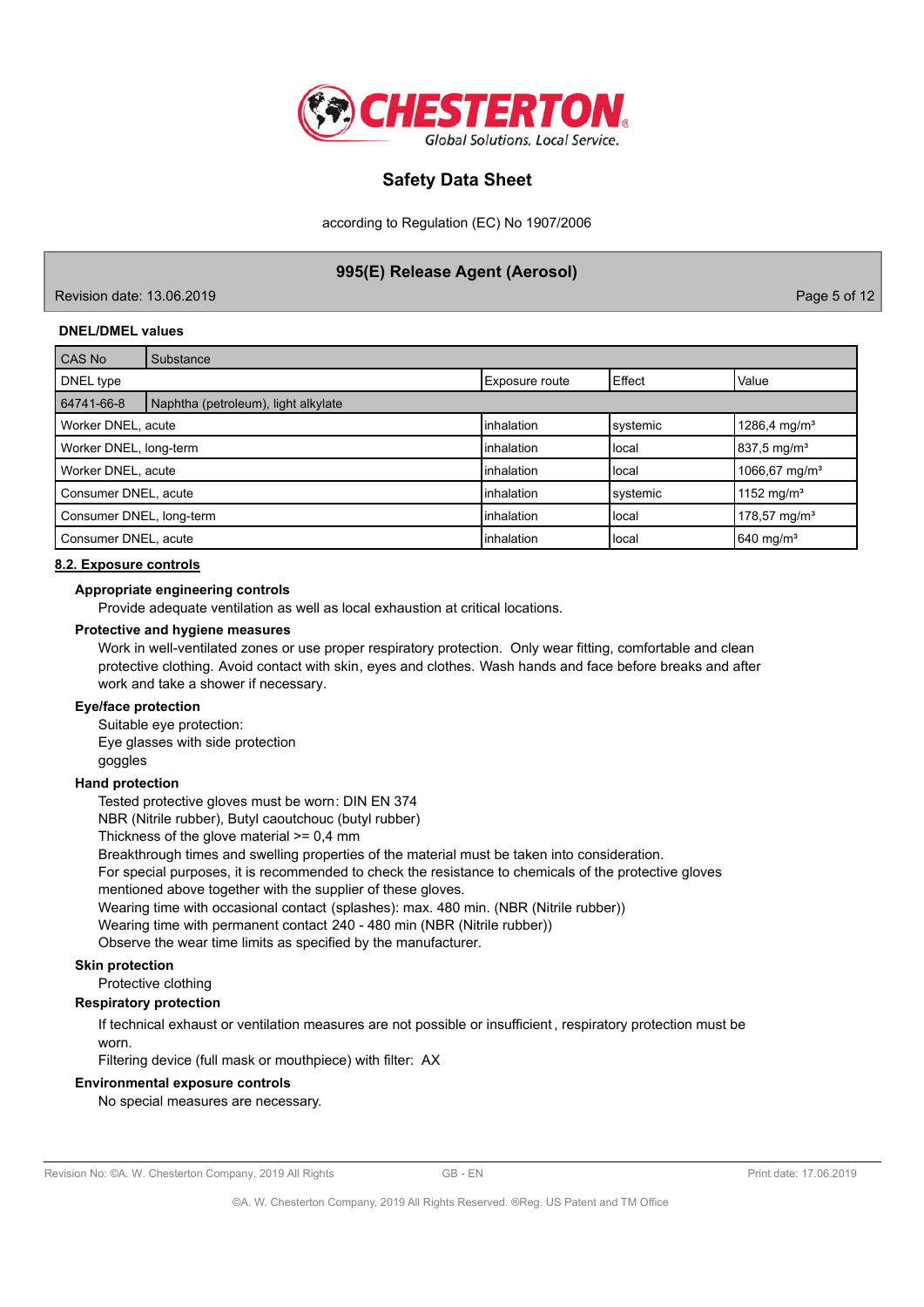

according to Regulation (EC) No 1907/2006

## 995(E) Release Agent (Aerosol)

Revision date: 13.06.2019

Page 6 of 12

## **SECTION 9: Physical and chemical properties**

| Physical state:                                           | Liquid     |                              |                    |
|-----------------------------------------------------------|------------|------------------------------|--------------------|
| Colour:                                                   | colourless |                              |                    |
| Odour:                                                    | Petroleum  |                              |                    |
|                                                           |            |                              | <b>Test method</b> |
| pH-Value:                                                 |            | not applicable               |                    |
| Changes in the physical state                             |            |                              |                    |
| Melting point:                                            |            | not determined               |                    |
| Initial boiling point and boiling range:                  |            | 114-139 (product only) °C    |                    |
| Sublimation point:                                        |            | not determined               |                    |
| Softening point:                                          |            | not determined               |                    |
| Pour point:                                               |            | not determined               |                    |
| Flash point:                                              |            | 7 (product only) °C          |                    |
| <b>Flammability</b>                                       |            |                              |                    |
| Solid:                                                    |            | not determined               |                    |
| Gas:                                                      |            | not determined               |                    |
| <b>Explosive properties</b>                               |            |                              |                    |
| Vapours can form explosive mixtures with air.             |            |                              |                    |
| Lower explosion limits:                                   |            | 0,9 (product only) vol. %    |                    |
| Upper explosion limits:                                   |            | 6,2 (product only) vol. %    |                    |
| Ignition temperature:                                     |            | 395 (product only) °C        |                    |
| <b>Auto-ignition temperature</b>                          |            |                              |                    |
| Solid:                                                    |            | not determined               |                    |
| Gas:                                                      |            | not determined               |                    |
| Decomposition temperature:                                |            | not determined               |                    |
| <b>Oxidizing properties</b><br>No information available.  |            |                              |                    |
| Vapour pressure:<br>(at 20 $°C$ )                         |            | not determined               |                    |
| Density (at 20 °C):                                       |            | $\sim$ 0,7 g/cm <sup>3</sup> |                    |
| Water solubility:                                         |            | practically insoluble        |                    |
| Solubility in other solvents<br>No information available. |            |                              |                    |
| Partition coefficient:                                    |            | not determined               |                    |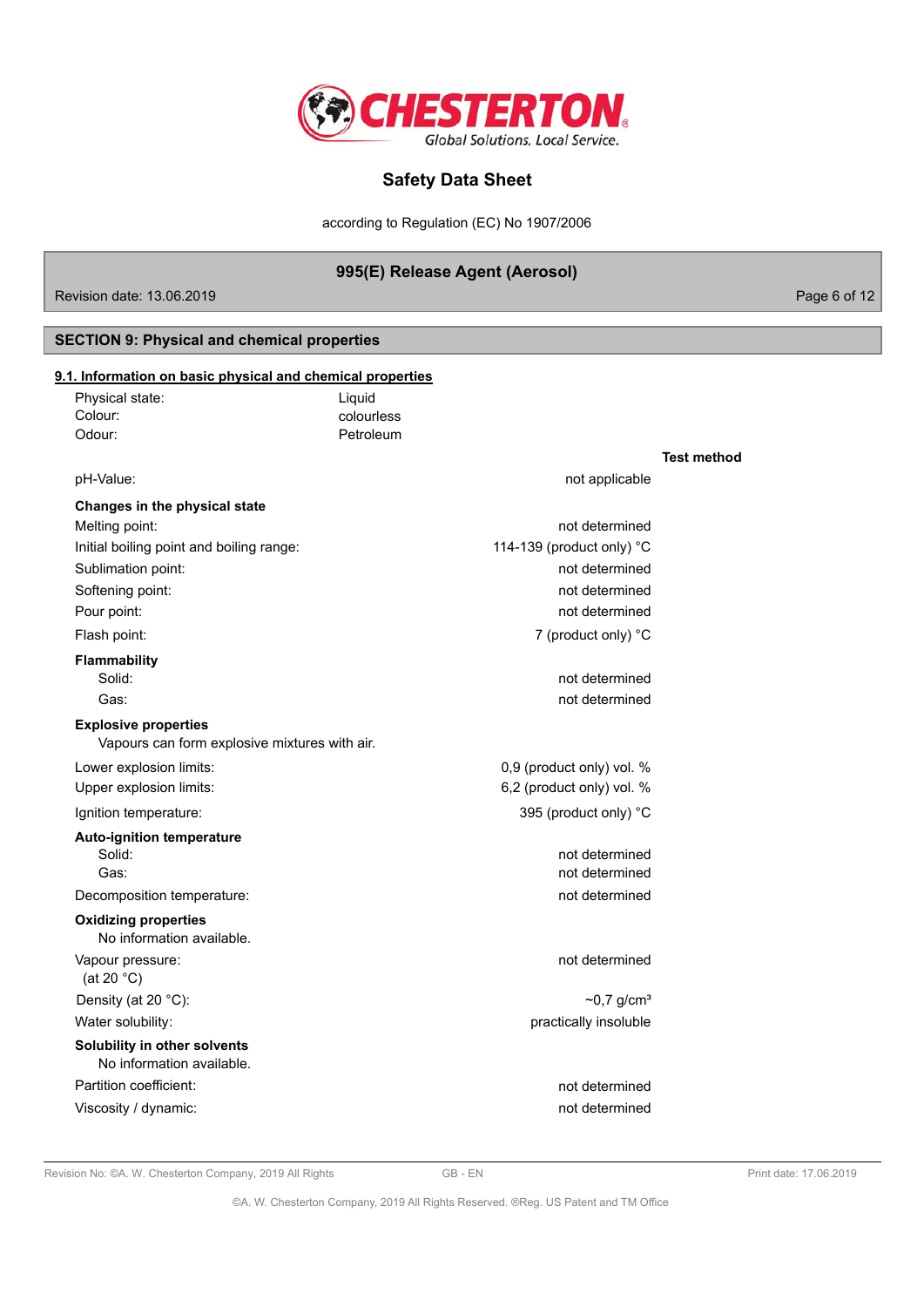

according to Regulation (EC) No 1907/2006

| 995(E) Release Agent (Aerosol)                 |                                             |              |
|------------------------------------------------|---------------------------------------------|--------------|
| Revision date: 13.06.2019                      |                                             | Page 7 of 12 |
| Viscosity / kinematic:<br>(at 40 $^{\circ}$ C) | product only $\sim 0.75$ mm <sup>2</sup> /s |              |
| Vapour density:                                |                                             | $>1$ (Air=1) |
| Evaporation rate:                              | <1                                          | (Ether=1)    |
| 9.2. Other information                         |                                             |              |
| No information available.                      |                                             |              |
| <b>SECTION 10: Stability and reactivity</b>    |                                             |              |

# 10.1. Reactivity

The product is stable under storage at normal ambient temperatures.

#### 10.2. Chemical stability

The substance is chemically stable under recommended conditions of storage, use and temperature.

### 10.3. Possibility of hazardous reactions

This material is considered to be non-reactive under normal use conditions.

#### 10.4. Conditions to avoid

This material is combustible and can be ignited by heat, sparks, flames, or other sources of ignition (e.g. static electricity, pilot lights, or mechanical/electrical equipment). Pressurized container: protect from sunlight and do not expose to temperatures exceeding 50 °C. Do not pierce or burn, even after use.

#### 10.5. Incompatible materials

Oxidising agent, strong

## 10.6. Hazardous decomposition products

Nitrogen oxides (NOx), Carbon dioxide (CO2), Carbon monoxide

### **SECTION 11: Toxicological information**

## 11.1. Information on toxicological effects

#### **Acute toxicity**

Based on available data, the classification criteria are not met.

| CAS No     | Chemical name                       |                         |         |                     |                            |
|------------|-------------------------------------|-------------------------|---------|---------------------|----------------------------|
|            | Exposure route                      | lDose                   | Species | <b>ISource</b>      | <b>I</b> Method            |
| 64741-66-8 | Naphtha (petroleum), light alkylate |                         |         |                     |                            |
|            | oral                                | LD50<br>> 5000<br>mg/kg | Rat     | Study report (1986) | <b>IOECD Guideline 401</b> |
|            | dermal                              | LD50<br>> 2000<br>mg/kg | Rabbit  | Study report (1986) | <b>IOECD Guideline 402</b> |
|            | inhalation (4 h) vapour             | LC50<br>> 4.96<br>mg/l  | Rat     | Study report (1992) | <b>IOECD Guideline 403</b> |

#### Irritation and corrosivity

Revision No: @A. W. Chesterton Company, 2019 All Rights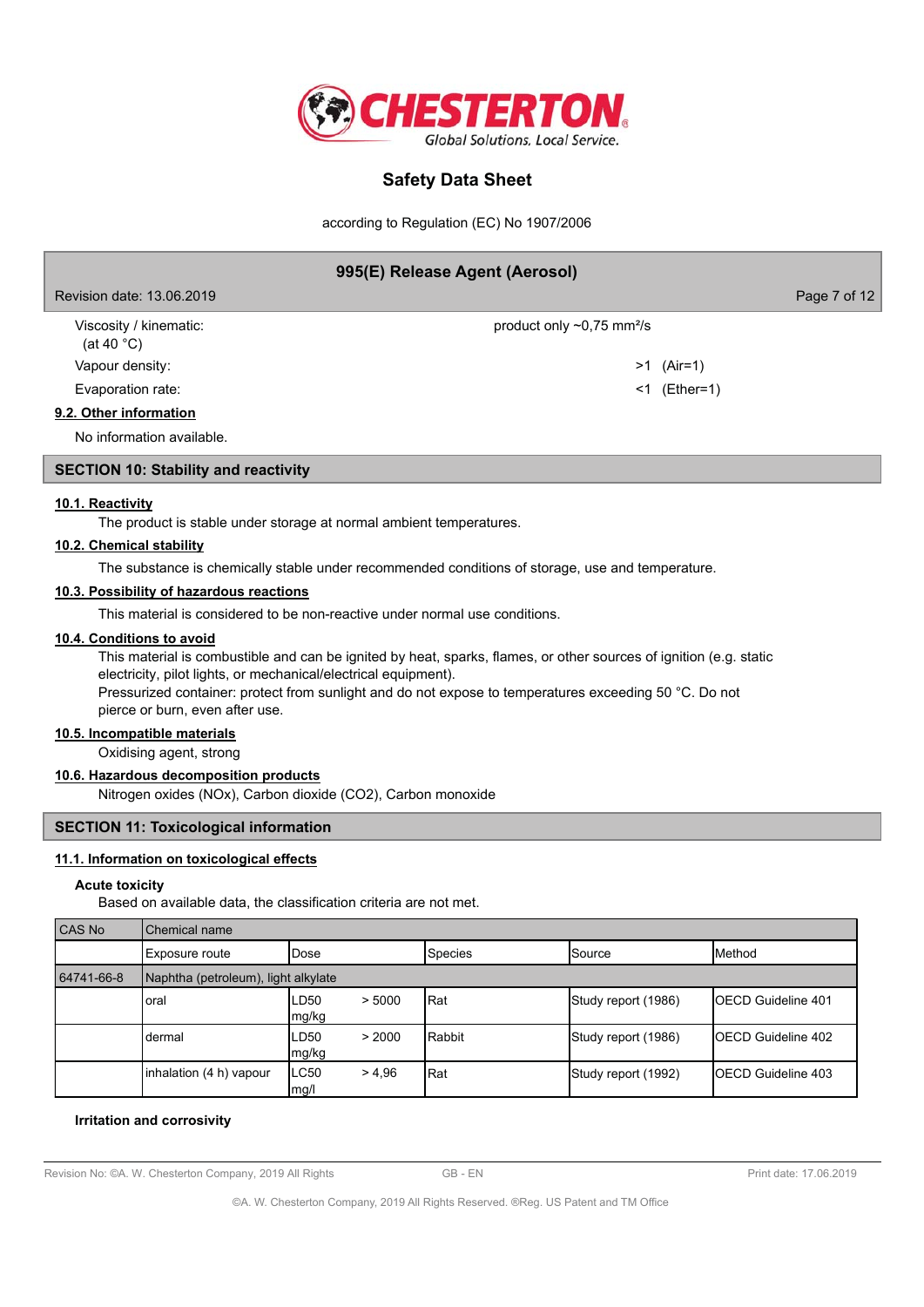

according to Regulation (EC) No 1907/2006

## 995(E) Release Agent (Aerosol)

#### Revision date: 13.06.2019

Page 8 of 12

## Causes skin irritation.

Serious eye damage/eye irritation: Based on available data, the classification criteria are not met.

## **Sensitising effects**

Based on available data, the classification criteria are not met.

#### Carcinogenic/mutagenic/toxic effects for reproduction

Based on available data, the classification criteria are not met.

## STOT-single exposure

May cause drowsiness or dizziness. (Naphtha (petroleum), light alkylate)

#### **STOT-repeated exposure**

Repeated exposure may cause skin dryness or cracking.

#### **Aspiration hazard**

Based on available data, the classification criteria are not met.

### **SECTION 12: Ecological information**

## 12.1. Toxicity

No information available.

| CAS No     | Chemical name                       |                     |            |                                         |                                                              |                                                      |
|------------|-------------------------------------|---------------------|------------|-----------------------------------------|--------------------------------------------------------------|------------------------------------------------------|
|            | Aquatic toxicity                    | Dose                |            | [h]   [d] Species                       | Source                                                       | Method                                               |
| 64741-66-8 | Naphtha (petroleum), light alkylate |                     |            |                                         |                                                              |                                                      |
|            | Acute algae toxicity                | ErC50               | $3,1$ mg/l | 72 hlPseudokirchneriella<br>subcapitata | Study report<br>(1995)                                       | <b>OECD Guideline</b><br>201                         |
|            | Acute crustacea toxicity            | EC50                | $4,5$ mg/l | 48 h Daphnia magna                      | Study report<br>(1995)                                       | <b>OECD Guideline</b><br>202                         |
|            | Fish toxicity                       | <b>NOEC</b>         | $2,6$ mg/l | 21 d Daphnia magna                      | Study report<br>(1999)                                       | other: OECD<br>Guideline 211                         |
|            | Crustacea toxicity                  | <b>NOEC</b>         | $2,6$ mg/l | 21 d Daphnia magna                      | Study report<br>(1999)                                       | <b>OECD Guideline</b><br>211                         |
| 74-98-6    | propane                             |                     |            |                                         |                                                              |                                                      |
|            | Acute fish toxicity                 | <b>LC50</b><br>mg/l | 49,9       | 96 hFish, no other<br>linformation      | <b>United States</b><br>Environmental<br><b>Protection A</b> | The Ecosar class<br>program has been<br>develo       |
|            | Acute algae toxicity                | ErC50<br>mg/l       | 19,37      | 96 h Algae                              | <b>USEPA OPPT</b><br><b>Risk Assessment</b><br>Division (200 | Calculation using<br><b>ECOSAR</b><br>Program v1.00. |
|            | Acute crustacea toxicity            | <b>EC50</b><br>mg/l | 69,43      | 48 h Daphnia sp.                        | <b>USEPA OPPT</b><br><b>Risk Assessment</b><br>Division (200 | Calculation using<br><b>ECOSAR</b><br>Program v1.00. |

## 12.2. Persistence and degradability

No information available.

### 12.3. Bioaccumulative potential

No information available.

Revision No: CA. W. Chesterton Company, 2019 All Rights

GB-EN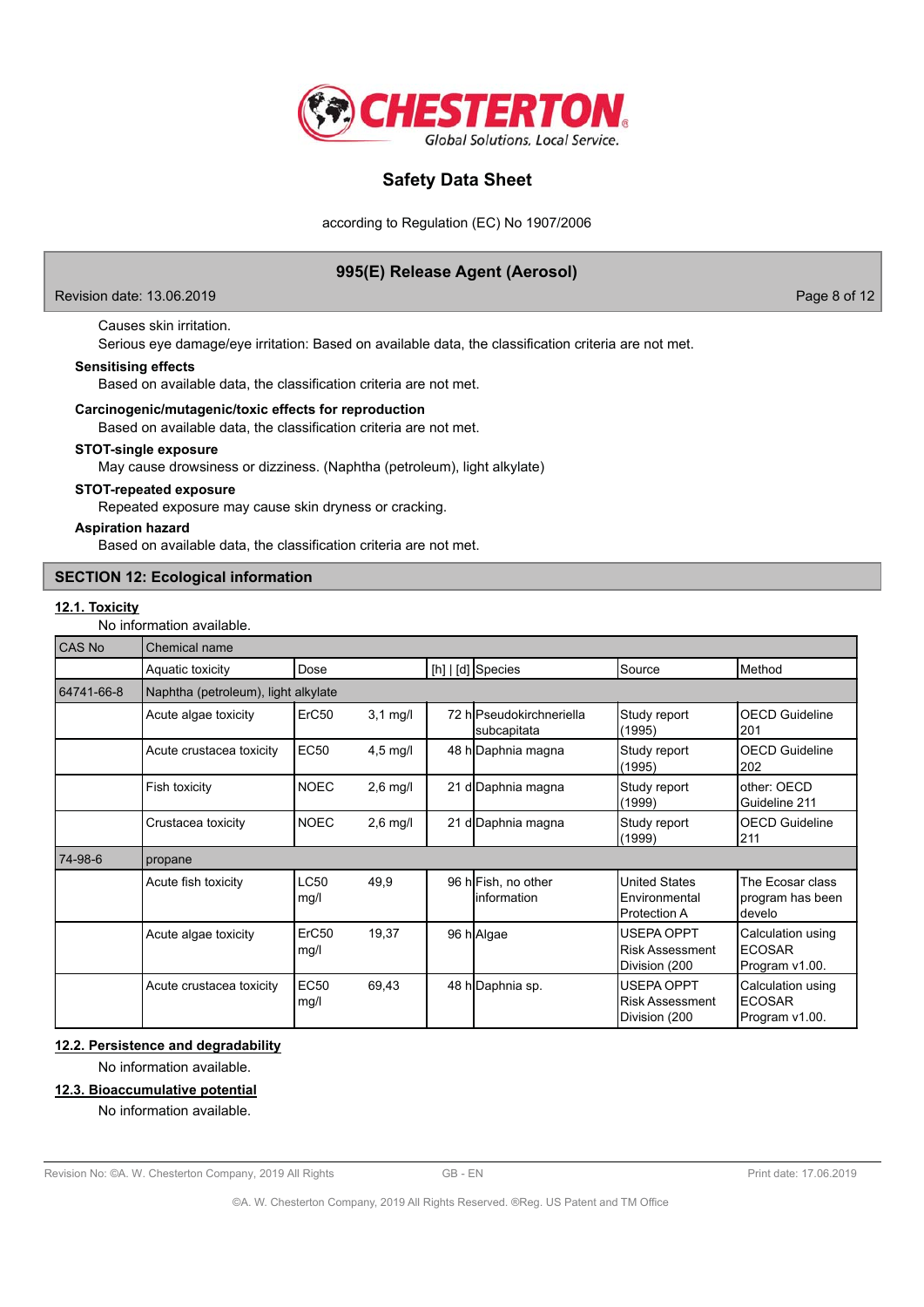

according to Regulation (EC) No 1907/2006

## 995(E) Release Agent (Aerosol)

Revision date: 13.06.2019

Page 9 of 12

### Partition coefficient n-octanol/water

| CAS No  | <sup>1</sup> Chemical <sub>Lie</sub><br>name | Pow<br>Log |
|---------|----------------------------------------------|------------|
| 74-98-6 | <b>I</b> propane                             | 1,09       |

### 12.4. Mobility in soil

No information available.

## 12.5. Results of PBT and vPvB assessment

The substances in the mixture do not meet the PBT/vPvB criteria according to REACH, annex XIII.

## 12.6. Other adverse effects

No information available.

## **SECTION 13: Disposal considerations**

### 13.1. Waste treatment methods

#### **Advice on disposal**

Dispose of waste according to applicable legislation.

#### **Contaminated packaging**

Dispose of waste according to applicable legislation.

## **SECTION 14: Transport information**

### **Land transport (ADR/RID)**

| 14.1. UN number:                         | UN 1950         |
|------------------------------------------|-----------------|
| 14.2. UN proper shipping name:           | <b>AEROSOLS</b> |
| <u>14.3. Transport hazard class(es):</u> | 2               |
| <u>14.4. Packing group:</u>              |                 |
| Hazard label:                            | 2.1             |
| Classification code:                     | 5F              |
| Special Provisions:                      | 190 327 344 625 |
| Limited quantity:                        | 11              |
| Excepted quantity:                       | F0              |
| Transport category:                      | 2               |
| Tunnel restriction code:                 | D               |
| Inland waterways transport (ADN)         |                 |
| 14.1. UN number:                         | UN 1950         |
| 14.2. UN proper shipping name:           | <b>AEROSOLS</b> |
| 14.3. Transport hazard class(es):        | 2               |
| 14.4. Packing group:                     |                 |
| Hazard label:                            | 21              |
| Classification code:                     | 5F              |
| Special Provisions:                      | 190 327 344 625 |
| Limited quantity:                        | 11              |
| Excepted quantity:                       | E0              |

#### Revision No: ©A. W. Chesterton Company, 2019 All Rights

GB-EN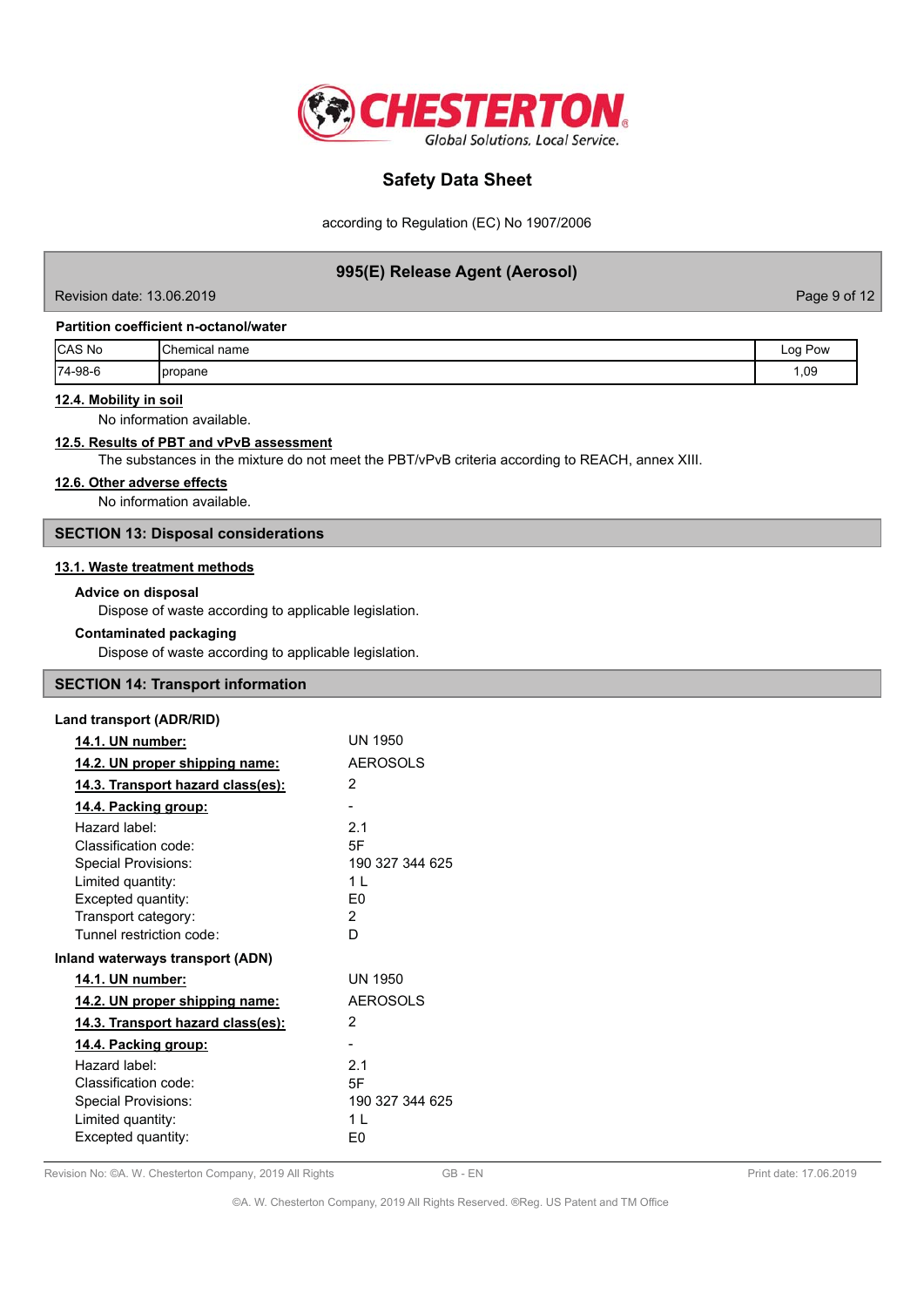

according to Regulation (EC) No 1907/2006

## 995(E) Release Agent (Aerosol)

age 10 of 12

| $1150131011$ ualg. $13.0022013$                                                                       |                                                                                                      |
|-------------------------------------------------------------------------------------------------------|------------------------------------------------------------------------------------------------------|
| <b>Marine transport (IMDG)</b>                                                                        |                                                                                                      |
| 14.1. UN number:                                                                                      | <b>UN 1950</b>                                                                                       |
| 14.2. UN proper shipping name:                                                                        | <b>AEROSOLS</b>                                                                                      |
| 14.3. Transport hazard class(es):                                                                     | 2.1                                                                                                  |
| 14.4. Packing group:                                                                                  |                                                                                                      |
| Hazard label:                                                                                         | 2.1                                                                                                  |
| Marine pollutant:                                                                                     | P                                                                                                    |
| <b>Special Provisions:</b>                                                                            | 63, 190, 277, 327, 344, 381, 959                                                                     |
| Limited quantity:                                                                                     | 1000 mL                                                                                              |
| Excepted quantity:                                                                                    | E <sub>0</sub>                                                                                       |
| EmS:                                                                                                  | $F-D, S-U$                                                                                           |
| Air transport (ICAO-TI/IATA-DGR)                                                                      |                                                                                                      |
| 14.1. UN number:                                                                                      | <b>UN 1950</b>                                                                                       |
| 14.2. UN proper shipping name:                                                                        | AEROSOLS, flammable                                                                                  |
| 14.3. Transport hazard class(es):                                                                     | 2.1                                                                                                  |
| 14.4. Packing group:                                                                                  |                                                                                                      |
| Hazard label:                                                                                         | 2.1                                                                                                  |
| <b>Special Provisions:</b>                                                                            | A145 A167 A802                                                                                       |
| Limited quantity Passenger:                                                                           | 30 kg G                                                                                              |
| Passenger LQ:                                                                                         | Y203                                                                                                 |
| Excepted quantity:                                                                                    | E <sub>0</sub>                                                                                       |
| IATA-packing instructions - Passenger:                                                                | 203                                                                                                  |
| IATA-max. quantity - Passenger:                                                                       | 75 kg                                                                                                |
| IATA-packing instructions - Cargo:<br>IATA-max. quantity - Cargo:                                     | 203<br>150 kg                                                                                        |
| 14.5. Environmental hazards                                                                           |                                                                                                      |
|                                                                                                       |                                                                                                      |
| ENVIRONMENTALLY HAZARDOUS:                                                                            | yes                                                                                                  |
| Danger releasing substance:                                                                           | Naphtha (petroleum), light alkylate                                                                  |
| 14.6. Special precautions for user<br>No information available.                                       |                                                                                                      |
| 14.7. Transport in bulk according to Annex II of Marpol and the IBC Code<br>No information available. |                                                                                                      |
| <b>SECTION 15: Regulatory information</b>                                                             |                                                                                                      |
|                                                                                                       | 15.1. Safety, health and environmental regulations/legislation specific for the substance or mixture |
| EU regulatory information                                                                             |                                                                                                      |
| Restrictions on use (REACH, annex XVII):                                                              |                                                                                                      |
| Entry 29: Naphtha (petroleum), light alkylate                                                         |                                                                                                      |
| Information according to 2012/18/EU                                                                   | P3a FLAMMABLE AEROSOLS                                                                               |
| (SEVESO III):                                                                                         |                                                                                                      |
| Additional information:                                                                               | E <sub>2</sub>                                                                                       |

Revision No: @A. W. Chesterton Company, 2019 All Rights

 $120000010$ 

 $GB - EN$ 

Print date: 17.06.2019

©A. W. Chesterton Company, 2019 All Rights Reserved. ®Reg. US Patent and TM Office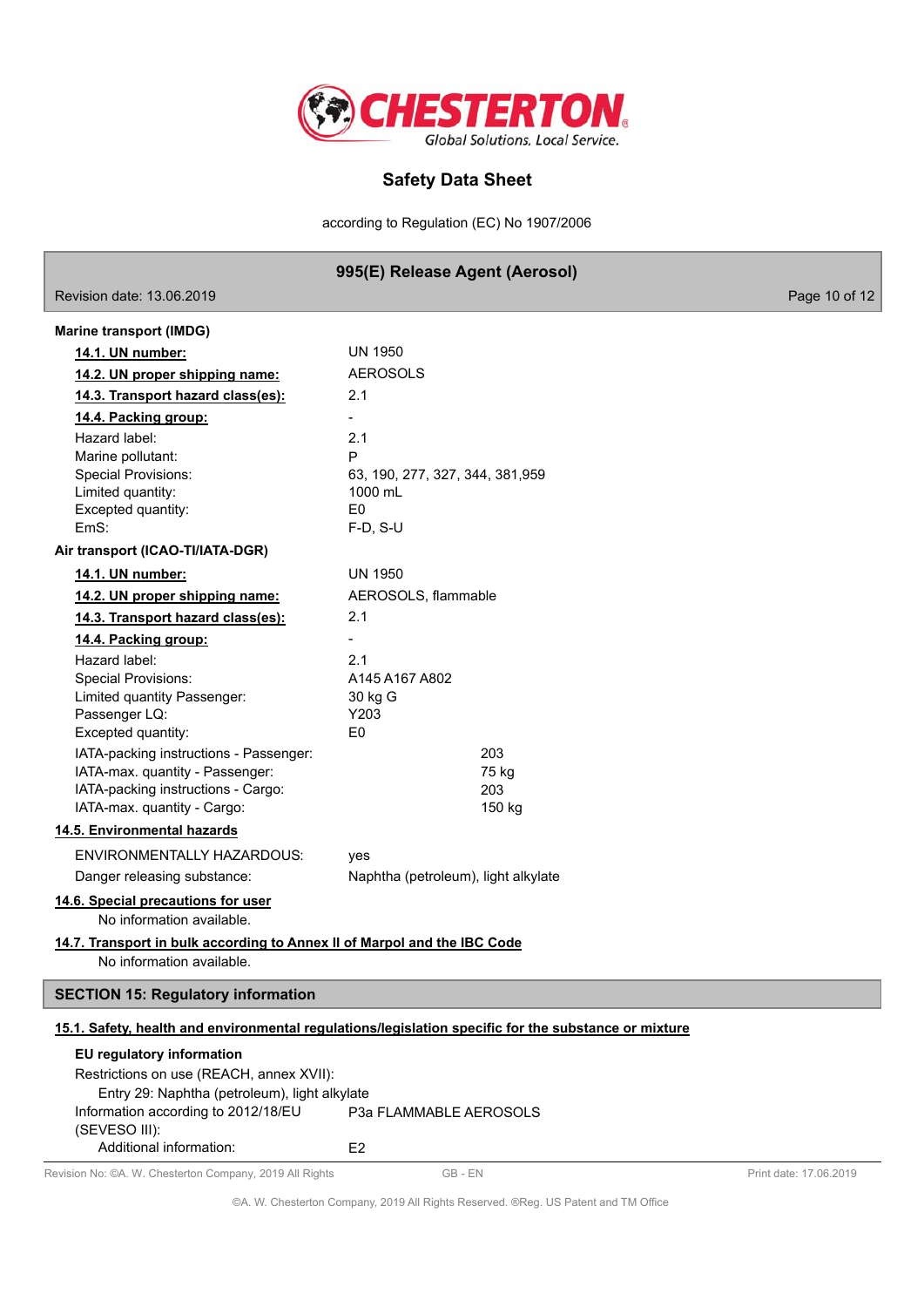

according to Regulation (EC) No 1907/2006

## 995(E) Release Agent (Aerosol)

Revision date: 13.06.2019

Page 11 of 12

#### National regulatory information

Water contaminating class (D):

2 - clearly water contaminating

#### 15.2. Chemical safety assessment

For the following substances of this mixture a chemical safety assessment has been carried out: Naphtha (petroleum), light alkylate propane

## **SECTION 16: Other information**

#### Abbreviations and acronyms

ADR: Accord européen sur le transport des marchandises dangereuses par Route (European Agreement concerning the International Carriage of Dangerous Goods by Road) RID: Règlement international conernat le transport des marchandises dangereuses par chemin de fer (Regulations Concerning the International Transport of Dangerous Goods by Rail) **IMDG: International Maritime Code for Dangerous Goods** IATA: International Air Transport Association IATA-DGR: Dangerous Goods Refulations by the "International Air Transport Association" (IATA) ICAO: International Civil Aviation Organization ICAO-TI: Technical Instructions by the "International Civil Aviation Organization" (ICAO) CAS: Chemical Abstracts Service (division of the American Chemical Society) GHS: Globally Harmonized System of Classification and Labelling of Chemicals CLP: Regulation on Classification, Labelling and Packaging of Substances and Mixtures, LC50: Lethal concentration, 50 percent LD50: Lethal dose, 50 percent EC50: Effectice concentration, 50 percent **DNEL: Derived No Effect Level PNEC: Predicted No Effect Concentration** PBT: Persistent. Bioaccumulative and Toxic vPvB: very Persistent and very Bioaccumulative Classification for mixtures and used evaluation method according to Regulation (EC) No. 1272/2008 [CLP]

| l Classification        | <b>Classification procedure</b> |
|-------------------------|---------------------------------|
| Aerosol 1; H222-H229    | l On basis of test data         |
| Asp. Tox. 1: H304       | Calculation method              |
| Skin Irrit. 2: H315     | Bridging principle "Aerosols"   |
| STOT SE 3: H336         | Bridging principle "Aerosols"   |
| Aquatic Chronic 2; H411 | Calculation method              |

## Relevant H and EUH statements (number and full text)

| H <sub>220</sub> | Extremely flammable gas.                      |
|------------------|-----------------------------------------------|
| H <sub>222</sub> | Extremely flammable aerosol.                  |
| H <sub>225</sub> | Highly flammable liquid and vapour.           |
| H <sub>229</sub> | Pressurised container: May burst if heated.   |
| H <sub>304</sub> | May be fatal if swallowed and enters airways. |
| H315             | Causes skin irritation.                       |
| H336             | May cause drowsiness or dizziness.            |